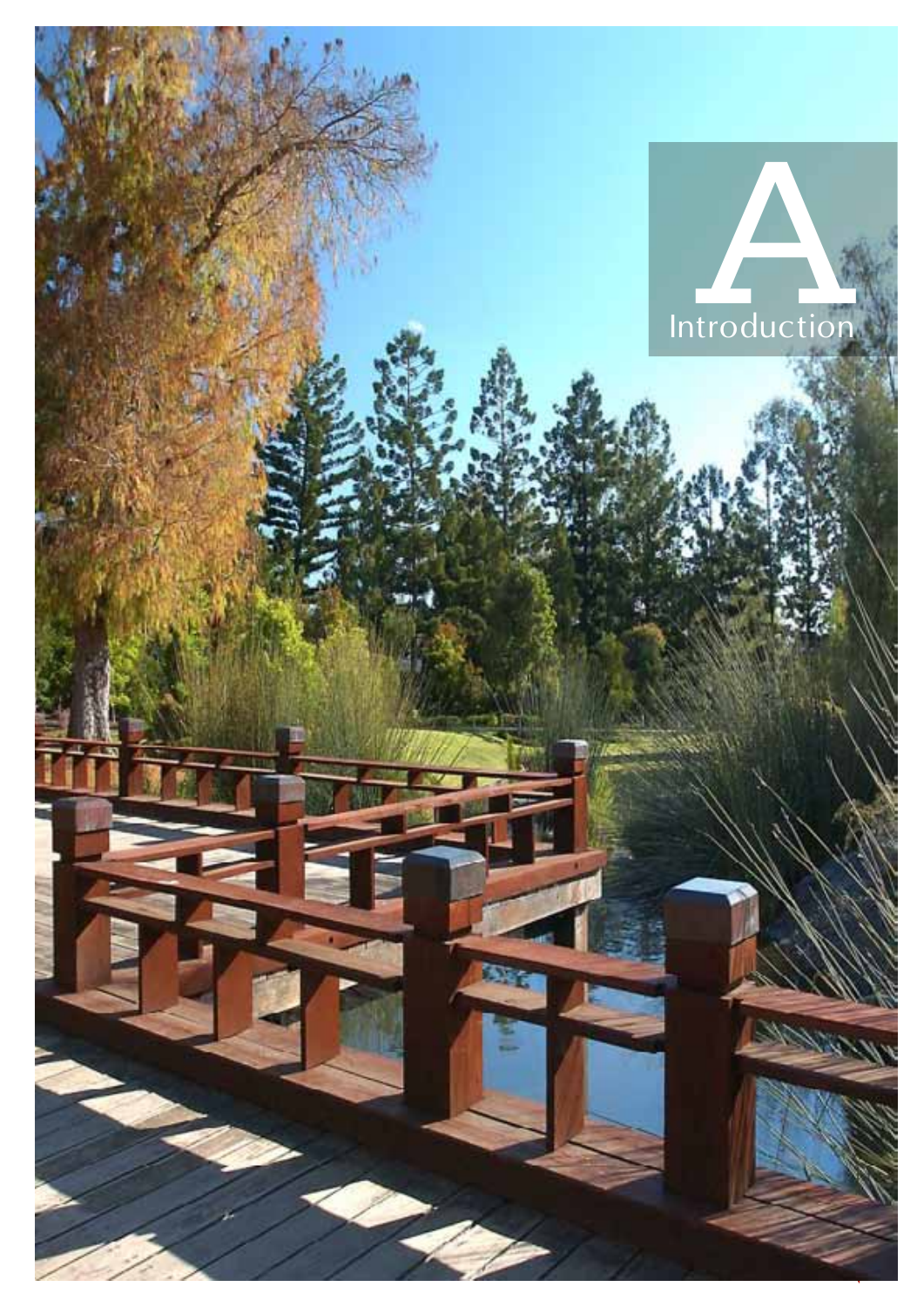# **Ipswich 2020 and Beyond is a Plan for the Future.**

In realising the changes that lay ahead for the city, the Ipswich community and Ipswich City Council have come together to prepare this roadmap for the future.

Located 40km west of Brisbane, Ipswich is one of the fastest growing sub-regions of South East Queensland. It is expected that the current population of 135 000 residents will grow by an additional 180 000 people over the next 20 years. In just 10 years time, the population will be almost double what it is now and 50% of the population will be relatively new to the area.

This population growth will demand more employment opportunities, improved transport networks, effective land use planning and major infrastructure investment, whilst maintaining the existing environmental assets and community spirit.

For the purposes of this plan, the term 'Ipswich' relates to all those communities within the Ipswich local government area. Ipswich is not a traditional city with a single centre. It is an extensive area, a sub-region in its own right, made up of many communities,

surrounded by rural and natural landscapes. The city is set to play a major role in servicing and supporting the South East Queensland Western Corridor and adjacent local governments.

This plan charts a course to achieve a 'Vision' for the future. The Vision has been developed through extensive consultation and dialogue with many local residents.

The four questions that have been considered by the community include:

- i. Where are we now? What is the current status of Ipswich and what are the current community values that we want to build upon.
- ii. Where are we going? If Ipswich continues along current trends what can be the expected consequences of the anticipated population growth.
- iii. Where do we want to be? What do we want the community to look and feel like in the years beyond 2020? What is the Vision for the future?
- iv. How do we get there? What are the actions that need to be undertaken in order to achieve the desired Vision.

This Vision outlined in this Plan is a reflection of the values held by the Ipswich community and the aspirations they have for the future. From the Vision Statement six central Themes have been derived:-

- $\triangleright$  Natural Environment
- $\triangleright$  Growth Management
- Ø A Strong Diverse Economy
- $\triangleright$  Community Spirit and **Wellbeing**
- $\triangleright$  Infrastructure and Services
- $\triangleright$  Integrated Transport and Movement

The Vision is a picture of the community in 20 years time and these Themes are the building blocks for the preparation of the suggested Implementation Framework.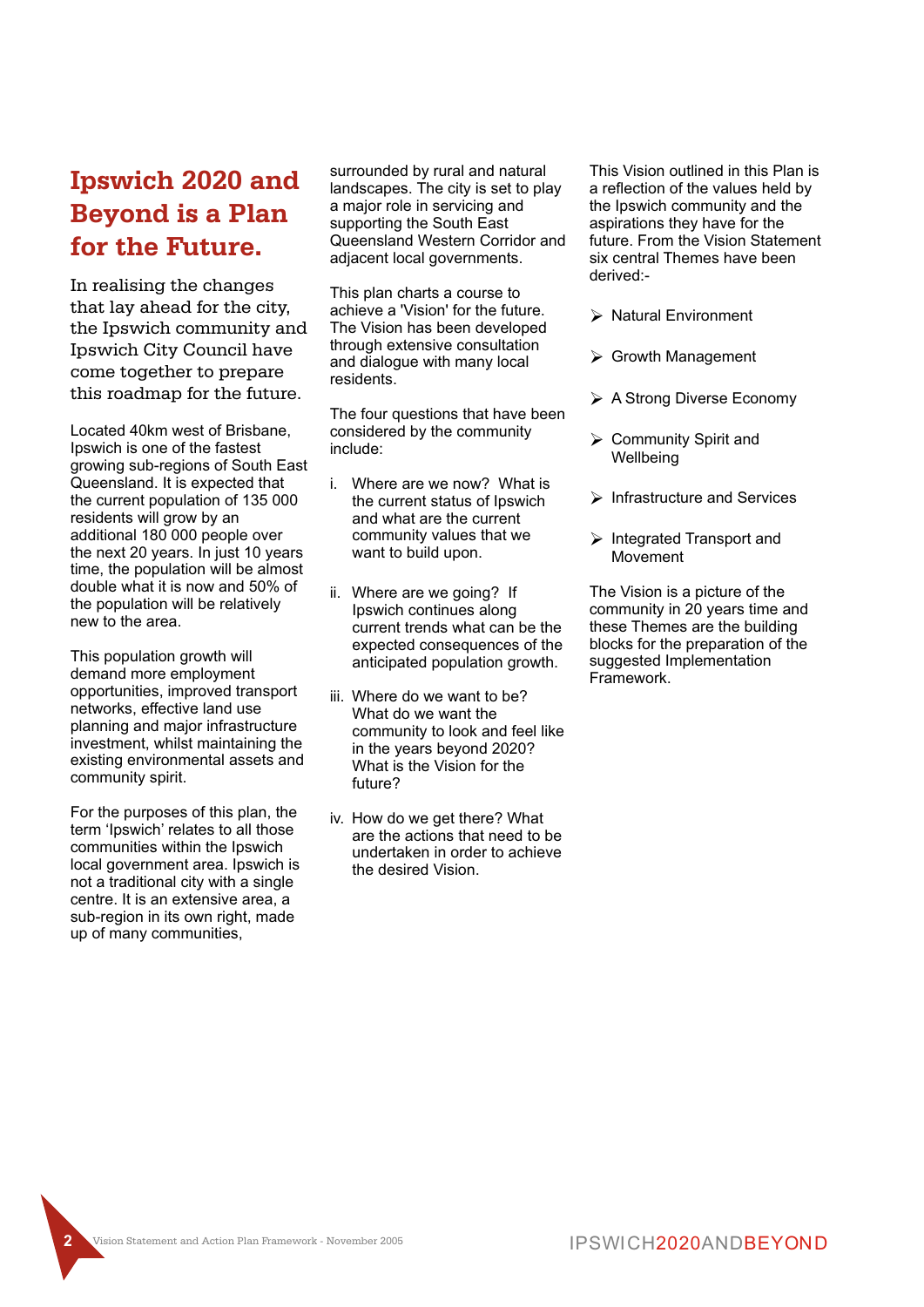## **1. The Elements of the Plan**

The general structure of the Ipswich 2020 and Beyond document is outlined below.

The key elements of the Plan include:-

## Vision Statement

This is a word picture of what we will see in Ipswich in the year 2026. It reflects feedback received during consultation and the comments on the Draft Vision Statement distributed as part of the consultation process.

## Theme

These Themes are threads that flow through the Vision Statement. The six key themes are the foundations around which this Plan for 2020 and beyond is developed:

- $\triangleright$  Growth Management,
- $\triangleright$  Natural Environment.
- $\triangleright$  Strong Diverse Economy,
- $\triangleright$  Infrastructure and Services,
- $\triangleright$  Integrated Transport and Movement, and
- $\triangleright$  Community Spirit and Wellbeing.

For each of the Themes, the following Action Plan framework has been developed.

### Goal

Broad overarching goals that directly relate to the Theme derived from the Vision Statement.

## Strategy

Broad principles that can be adopted to achieve the Goal.

## Actions

The specific tasks that should be undertaken to implement the Strategies.

## Suggested Partners

The various stakeholders that will play a role in the implementation of the Actions.



**Themes** Eg. Natural Environment

## Suggested Timeframes

The suggested timeframes that the actions may be initiated or undertaken. There are four categories of timeframes:-

- $\triangleright$  Short Term Actions that can be considered in the next five years of the Plan.
- $\triangleright$  Medium Term Actions that can be considered in 5-10 years of the implementation of the Plan.
- $\triangleright$  Long Term Actions that can be considered in 10 or more years from the adoption of the Plan.
- $\triangleright$  Ongoing Actions that are currently underway and may be further enhanced based on the direction of the Ipswich 2020 Plan.

Further detailed work is required to determine the process for monitoring the implementation of this Plan. Monitoring mechanisms such as Targets and Indicators of Success should be identified and the measurement of these undertaken as part of the review of this Plan in the future.

### **Goals**

Eg. Ipswich has a rich, biologically diverse and attractive natural environment

#### **Suggested Implementation Framework** Eg. Protection and Enhancement of Environmental Assets - Continue to implement Enviroplan

### **Targets and Indicators of Success**

Eg. Percentage of the total land area of Ipswich is designated to the protection of environmental values